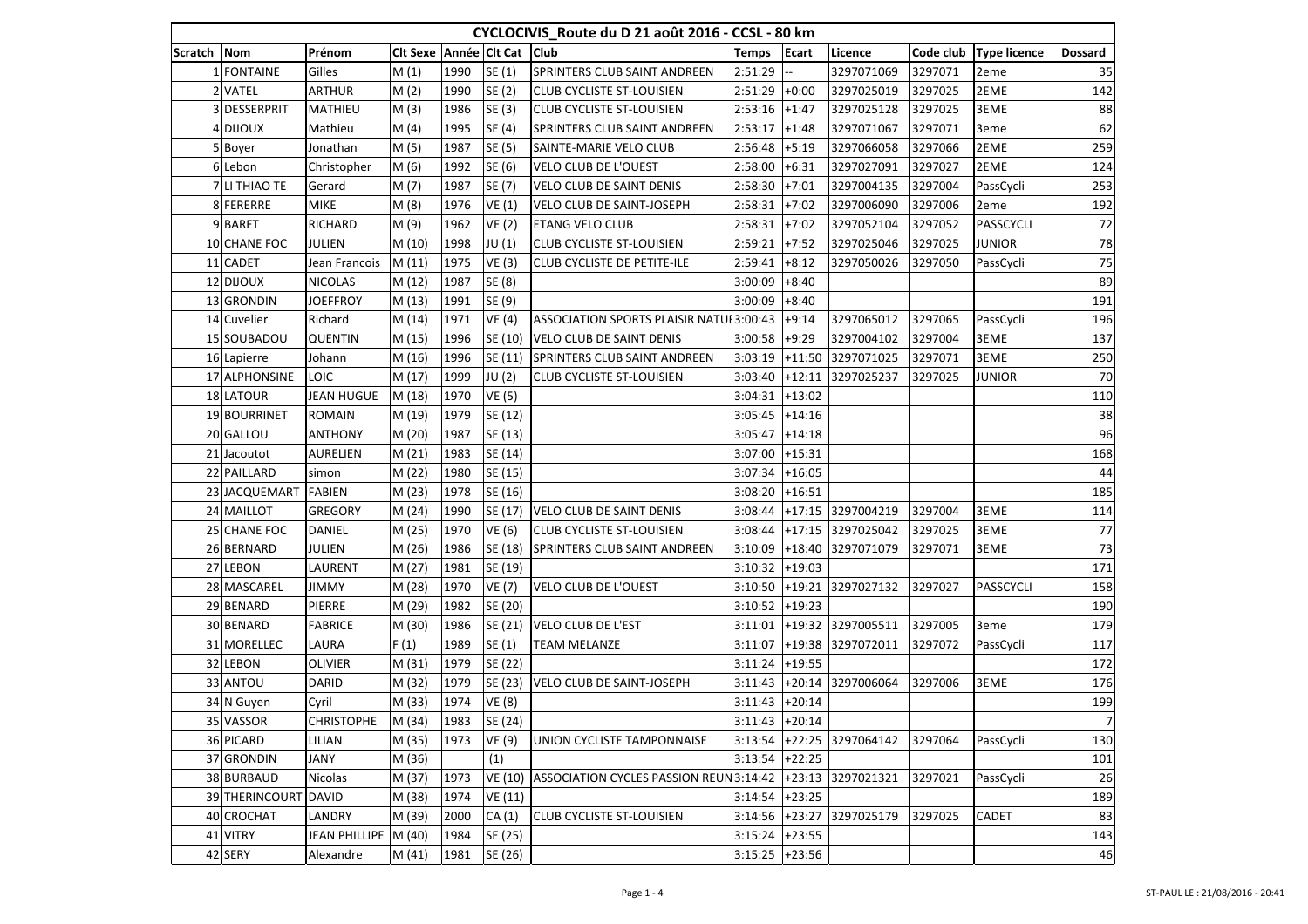| CYCLOCIVIS_Route du D 21 août 2016 - CCSL - 80 km |                    |                     |                             |      |                |                                          |              |              |                   |           |                     |                         |
|---------------------------------------------------|--------------------|---------------------|-----------------------------|------|----------------|------------------------------------------|--------------|--------------|-------------------|-----------|---------------------|-------------------------|
| Scratch                                           | Nom                | Prénom              | Cit Sexe Année Cit Cat Ciub |      |                |                                          | <b>Temps</b> | <b>Ecart</b> | Licence           | Code club | <b>Type licence</b> | <b>Dossard</b>          |
|                                                   | 43 FOLIO           | <b>NICAISE</b>      | M (42)                      | 1966 | VE (12)        | <b>ETANG VELO CLUB</b>                   | 3:15:25      | $+23:56$     | 3297052099        | 3297052   | <b>PASSCYCLI</b>    | 157                     |
|                                                   | 44 GENAIS          | YANN                | M (43)                      | 1977 | SE (27)        |                                          | 3:16:42      | $+25:13$     |                   |           |                     | 36                      |
|                                                   | 45 MILLOT          | <b>JAMES</b>        | M (44)                      | 1971 | VE (13)        |                                          | 3:17:20      | $+25:51$     |                   |           |                     | 56                      |
|                                                   | 46 HOARAU          | BERTRAND GILLM (45) |                             | 1972 | VE (14)        |                                          | 3:17:28      | $+25:59$     |                   |           |                     | 169                     |
|                                                   | 47 RIVIERE         | Florent             | M (46)                      | 1983 | SE (28)        | <b>VTT LOISIRS</b>                       | 3:17:29      | $+26:00$     | 3297016017        | 3297016   | PassCycli           | 50                      |
|                                                   | <b>48 LEBRETON</b> | Isabelle            | F(2)                        | 1979 | SE (2)         |                                          | 3:17:32      | $+26:03$     |                   |           |                     | 24                      |
|                                                   | 49 CONTRERAS       | <b>BENOIT</b>       | M (47)                      | 1983 | SE (29)        |                                          | 3:17:48      | $+26:19$     |                   |           |                     | 177                     |
|                                                   | 50 MOREL           | <b>NICOLAS</b>      | M (48)                      | 1986 | SE (30)        |                                          | 3:17:48      | $+26:19$     |                   |           |                     | 194                     |
|                                                   | 51 PAYET           | <b>AURELIEN</b>     | M (49)                      | 2000 | CA(2)          |                                          | 3:18:42      | $+27:13$     |                   |           |                     | 183                     |
|                                                   | 52 Derfla          | <b>THIBAULT</b>     | M (50)                      | 2000 | CA(3)          | SPRINTERS CLUB SAINT ANDREEN             | 3:18:50      | $+27:21$     | 3297071055        | 3297071   | Cadet               | 175                     |
|                                                   | 53 MAILLOT         | ANDRE               | M (51)                      | 1970 | VE (15)        |                                          | 3:18:55      | $+27:26$     |                   |           |                     | 170                     |
|                                                   | 54 Pairoux         | <b>DANY</b>         | M (52)                      | 1982 | SE (31)        |                                          | 3:19:35      | $+28:06$     |                   |           |                     | 122                     |
|                                                   | 55 MUSSARD         | David               | M (53)                      | 1990 | SE (32)        |                                          | 3:19:39      | $+28:10$     |                   |           |                     | 37                      |
|                                                   | 56 FAYAN           | <b>JACQUES</b>      | M (54)                      |      | (2)            |                                          | 3:19:42      | $+28:13$     |                   |           |                     | 95                      |
|                                                   | 57 POUDROUX        | <b>LUCAS</b>        | M (55)                      | 1965 | VE (16)        |                                          | 3:19:43      | $+28:14$     |                   |           |                     | 131                     |
|                                                   | 58 MARESCHAL       | Nicolas             | M (56)                      | 1988 | SE (33)        |                                          | 3:19:51      | $+28:22$     |                   |           |                     | 59                      |
|                                                   | 59 TECHER          | GILLE               | M (57)                      | 1979 | SE (34)        |                                          | 3:20:00      | $+28:31$     |                   |           |                     | 138                     |
|                                                   | 60 Marc            | Lionel              | M (58)                      | 1977 | SE (35)        |                                          | 3:21:12      | $+29:43$     |                   |           |                     | 251                     |
|                                                   | 61 GIGAN           | <b>JEAN MICHEL</b>  | M (59)                      | 1976 | VE (17)        | <b>CLUB CYCLISTE DE PETITE-ILE</b>       | 3:21:13      | $+29:44$     | 3297050006        | 3297050   | PassCycli           | 98                      |
|                                                   | 62 Lacombe         | Laurent             | M (60)                      | 1970 | VE (18)        |                                          | 3:22:17      | $+30:48$     |                   |           |                     | 197                     |
|                                                   | 63 VASSOR          | LUDOVIC             | M(61)                       | 1977 | SE (36)        |                                          | 3:22:29      | $+31:00$     |                   |           |                     | 16                      |
|                                                   | 64 BRABANT         | <b>DOMINIQUE</b>    | M (62)                      | 1971 |                | VE (19) VTT LOISIRS                      | 3:22:29      | $+31:00$     | 3297016121        | 3297016   | <b>PASSCYCLI</b>    | 188                     |
|                                                   | 65 Cuvelier        | Mickael             | M (63)                      | 1979 | SE (37)        | ASSOCIATION SPORTS PLAISIR NATUL 3:23:04 |              | $+31:35$     | 3297065024        | 3297065   | PassCycli           | 195                     |
|                                                   | 66 HOARAU          | <b>THIERRY</b>      | M (64)                      | 1961 | VE (20)        | VELO CLUB DE L'OUEST                     | 3:24:03      | $+32:34$     | 3297027134        | 3297027   | PASSCYCLI           | 149                     |
|                                                   | 67 HOARAU          | mathieu             | M (65)                      | 1988 | SE (38)        |                                          | 3:24:04      | $+32:35$     |                   |           |                     | $\vert$                 |
|                                                   | <b>68 TOURNEL</b>  | <b>COLIN</b>        | M (66)                      | 1986 | SE (39)        |                                          | 3:24:39      | $+33:10$     |                   |           |                     | 184                     |
|                                                   | 69 GAY             | <b>FREDERIC</b>     | M (67)                      | 1983 | SE (40)        |                                          | 3:24:41      | $+33:12$     |                   |           |                     | $\overline{\mathbf{3}}$ |
|                                                   | 70 FERRERE         | Jean Yves           | M (68)                      | 1968 | VE (21)        | <b>VTT LOISIRS</b>                       | 3:25:15      | $+33:46$     | 3297016073        | 3297016   | PassCycli           | 49                      |
|                                                   | 71 RIVIERE         | SEBASTIEN           | M (69)                      | 1982 | SE (41)        |                                          | 3:26:06      | $+34:37$     |                   |           |                     | 133                     |
|                                                   | 72 LE SOUQUET      | SYLVAN              | M (70)                      | 1971 | <b>VE (22)</b> |                                          | 3:26:26      | $+34:57$     |                   |           |                     | 19                      |
|                                                   | 73 CLAIRE          | Jean Denis          | M (71)                      | 1975 | VE (23)        | VELO CLUB DE SAINT-JOSEPH                | 3:26:51      | $+35:22$     | 3297006137        | 3297006   | 3EME                | 81                      |
|                                                   | 74 BOYER           | Christopher         | M (72)                      | 1984 | SE (42)        | ASSOCIATION CYCLES PASSION REUN 3:27:25  |              | $+35:56$     | 3297021230        | 3297021   | PassCycli           | 23                      |
|                                                   | 75 PINDRAY         | KARL                | M (73)                      | 1962 | <b>VE (24)</b> |                                          | 3:27:30      | $+36:01$     |                   |           |                     | 148                     |
|                                                   | 76 FAYS            | MICKAEL             | M (74)                      | 1973 | <b>VE (25)</b> |                                          | 3:27:47      | $+36:18$     |                   |           |                     | 39                      |
|                                                   | 77 REVEL           | Laurent             | M (75)                      | 1982 | SE (43)        |                                          | 3:27:51      | $+36:22$     |                   |           |                     | 63                      |
|                                                   | <b>78 FONTAINE</b> | Lionel              | M (76)                      | 1999 | JU (3)         | SPRINTERS CLUB SAINT ANDREEN             | 3:27:57      | $+36:28$     | 3297071071        | 3297071   | Junior              | 30                      |
|                                                   | 79 Burel           | Jean Patrice        | M (77)                      | 1965 | VE (26)        | <b>CLUB CYCLISTE DE PETITE-ILE</b>       | 3:27:59      | $+36:30$     | 3297050029        | 3297050   | PassCycli           | 254                     |
|                                                   | 80 TECHER          | Kevin               | M (78)                      | 1991 | SE (44)        |                                          | 3:28:51      | $+37:22$     |                   |           |                     | 31                      |
|                                                   | 81 PAYET           | KARL                | M (79)                      | 1975 | VE (27)        | <b>CLUB CYCLISTE ST-LOUISIEN</b>         | 3:28:58      |              | +37:29 3297025369 | 3297025   | PASSCYCLI           | 125                     |
|                                                   | 82 THIBAUT         | Christophe          | M (80)                      | 1967 | VE (28)        | <b>VTT LOISIRS</b>                       | 3:29:21      | $+37:52$     | 3297016011        | 3297016   | PassCycli           | 33                      |
|                                                   | 83 FERRERE         | <b>ROBERT</b>       | M (81)                      | 1946 | VE (29)        |                                          | 3:30:16      | $+38:47$     |                   |           |                     | 180                     |
|                                                   | 84 Clotagatide     | <b>JEAN MICHEL</b>  | M (82)                      | 1972 |                | VE (30) VTT LOISIRS                      | 3:30:48      |              | +39:19 3297016052 | 3297016   | <b>PASSCYCLI</b>    | 187                     |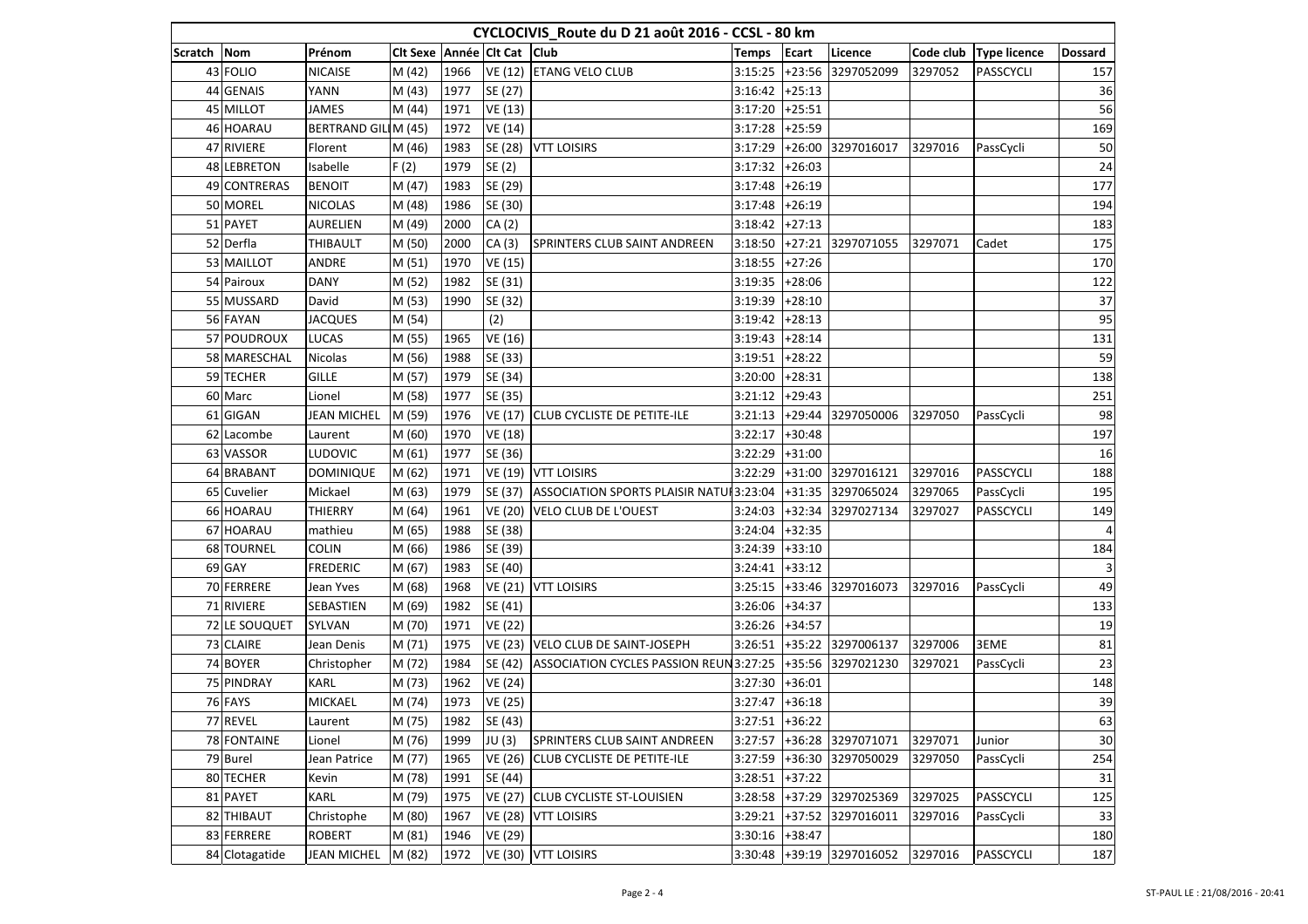| CYCLOCIVIS_Route du D 21 août 2016 - CCSL - 80 km |                 |                      |                             |      |                |                                    |                  |          |                   |           |                     |                  |
|---------------------------------------------------|-----------------|----------------------|-----------------------------|------|----------------|------------------------------------|------------------|----------|-------------------|-----------|---------------------|------------------|
| Scratch Nom                                       |                 | Prénom               | Cit Sexe Année Cit Cat Club |      |                |                                    | <b>Temps</b>     | Ecart    | Licence           | Code club | <b>Type licence</b> | <b>Dossard</b>   |
|                                                   | 85 GRONDIN      | <b>ALEXIS</b>        | M (83)                      | 1972 | VE (31)        |                                    | 3:30:50          | $+39:21$ |                   |           |                     | 103              |
|                                                   | 86 COURTOIS     | <b>STEPHANE</b>      | M (84)                      | 1975 | VE (32)        | <b>ETANG VELO CLUB</b>             | 3:32:05          | $+40:36$ | 3297052080        | 3297052   | PASSCYCLI           | 151              |
|                                                   | 87 SAUVETRE     | Mickael              | M (85)                      | 1974 | VE (33)        |                                    | 3:32:07          | $+40:38$ |                   |           |                     | 13               |
|                                                   | 88 KOYTCHA      | RADJ                 | M (86)                      | 1969 | <b>VE (34)</b> |                                    | 3:32:47          | $+41:18$ |                   |           |                     | 154              |
|                                                   | 89 BIBOLLET     | patrick              | M (87)                      | 1957 | <b>VE (35)</b> |                                    | 3:33:50          | $+42:21$ |                   |           |                     | 34               |
|                                                   | 90 DUMOLLARD    | guillaume            | M (88)                      | 1983 | SE (45)        |                                    | 3:34:10          | $+42:41$ |                   |           |                     | 40               |
|                                                   | 91 ABSALON      | <b>DARID</b>         | M (89)                      | 1980 | SE (46)        | <b>TEAM MELANZE</b>                | 3:34:59          | $+43:30$ | 3997072016        | 3297072   | PASS'CYLISME        | 67               |
|                                                   | 92 SIMON        | Patrick              | M (90)                      | 1958 | VE (36)        |                                    | 3:35:12          | $+43:43$ |                   |           |                     | $\boldsymbol{8}$ |
|                                                   | 93 PAYET        | <b>STEPHANE</b>      | M (91)                      | 1987 | SE (47)        | CLUB CYCLISTE DE PETITE-ILE        | 3:35:12          | $+43:43$ | 3297050017        | 3297050   | PassCycli           | 128              |
|                                                   | 94 RIVIERE      | KARL                 | M (92)                      | 1998 | JU (4)         |                                    | 3:35:36          | $+44:07$ |                   |           |                     | 134              |
|                                                   | 95 LEBON        | CLAREL               | M (93)                      | 1979 | SE (48)        |                                    | 3:36:03          | $+44:34$ |                   |           |                     | 161              |
|                                                   | 96 MOREL        | RICHARD              | M (94)                      | 1980 | SE (49)        | <b>VTT LOISIRS</b>                 | 3:36:13          | $+44:44$ | 3297016087        | 3297016   | PASSCYCLI           | 116              |
|                                                   | 97 DELPHINE     | <b>FABRIZIO</b>      | M (95)                      |      | (3)            |                                    | 3:36:22          | $+44:53$ |                   |           |                     | 86               |
|                                                   | 98 PINGRET      | ularic               | M (96)                      | 1982 | SE (50)        |                                    | 3:36:30          | $+45:01$ |                   |           |                     | $\overline{9}$   |
|                                                   | 99 HOARAU       | <b>FRANCOIS</b>      | M (97)                      | 1967 | VE (37)        | <b>CLUB CYCLISTE DE PETITE-ILE</b> | 3:37:46          | $+46:17$ | 3297050015        | 3297050   | PassCyclo           | 105              |
|                                                   | 100 HUET        | PASCAL               | M (98)                      | 1973 | VE (38)        |                                    | 3:38:02          | $+46:33$ |                   |           |                     | 150              |
|                                                   | 101 SORRES      | Olivier              | M (99)                      | 1982 | SE (51)        |                                    | 3:38:45          | $+47:16$ |                   |           |                     | 5                |
|                                                   | 102 Allegre     | Jean Luc             | M (100)                     | 1961 | VE (39)        |                                    | 3:40:01          | $+48:32$ |                   |           |                     | 258              |
|                                                   | 103 CHOLAT      | David                | M (101)                     | 1985 | SE (52)        |                                    | 3:40:40          | $+49:11$ |                   |           |                     | 42               |
|                                                   | 104 GRONDIN     | <b>JEAN LOICK</b>    | M (102)                     | 1975 | <b>VE (40)</b> |                                    | 3:40:47          | $+49:18$ |                   |           |                     | 99               |
|                                                   | 105 PAYET       | JEAN BERNARD M (103) |                             | 1962 | VE (41)        |                                    | 3:41:25          | $+49:56$ |                   |           |                     | 186              |
|                                                   | 106 HUET        | <b>HENRI</b>         | M (104)                     | 1970 | VE (42)        |                                    | 3:41:53          | $+50:24$ |                   |           |                     | 165              |
|                                                   | 107 HOARAU      | <b>THOMAS</b>        | M (105)                     | 2001 | CA (4)         | <b>CLUB CYCLISTE ST-LOUISIEN</b>   | 3:42:35          | $+51:06$ | 3297025084        | 3297025   | <b>CADET</b>        | 106              |
|                                                   | 108 LORET       | SAMUEL               | M (106)                     | 1979 | SE (53)        |                                    | 3:43:00          | $+51:31$ |                   |           |                     | 112              |
|                                                   | 109 GRONDIN     | EDDY GERARD M (107)  |                             | 1984 | SE (54)        |                                    | 3:43:23          | $+51:54$ |                   |           |                     | 102              |
|                                                   | 110 Denis       | Stephane             | M (108)                     | 1964 | VE (43)        |                                    | 3:43:51          | $+52:22$ |                   |           |                     | 252              |
|                                                   | 111 RIVIERE     | <b>GUY</b>           | M (109)                     | 1962 | VE (44)        |                                    | 3:44:48          | $+53:19$ |                   |           |                     | 132              |
|                                                   | 112 REVEL       | <b>THIERRY</b>       | M (110)                     | 1988 | SE (55)        |                                    | 3:44:51          | $+53:22$ |                   |           |                     | 159              |
|                                                   | 113 FAUBOURG    | <b>FREDERIC</b>      | M (111)                     | 1969 | <b>VE (45)</b> |                                    | 3:45:13          | $+53:44$ |                   |           |                     | 10               |
|                                                   | 114 Guillaumin  | GIL                  | M (112) 1972                |      | VE (46)        | SPRINTERS CLUB SAINT ANDREEN       | 3:45:29          | $+54:00$ | 3297071076        | 3297071   | <b>PASSCYCLI</b>    | 146              |
|                                                   | 115 LORION      | PASCAL               | M (113)                     | 1983 | SE (56)        |                                    | 3:45:49          | $+54:20$ |                   |           |                     | 20               |
|                                                   | 116 HENRY       | <b>JEAN MAX</b>      | M (114)                     | 1965 | VE (47)        |                                    | 3:46:08          | $+54:39$ |                   |           |                     | 163              |
|                                                   | 117 REGNIER     | françois             | M (115)                     | 1964 | VE (48)        |                                    | 3:46:28          | $+54:59$ |                   |           |                     | $\mathbf{1}$     |
|                                                   | 118 NEUCON      | <b>JEROME</b>        | M (116)                     | 1977 | SE (57)        |                                    | 3:46:42          | $+55:13$ |                   |           |                     | 118              |
|                                                   | 119 Riviere     | <b>Bruno</b>         | M (117) 1992                |      | SE (58)        |                                    | $3:47:56$ +56:27 |          |                   |           |                     | 262              |
|                                                   | 120 MAILLOT     | <b>MICKAEL</b>       | M (118) 1988                |      | SE (59)        |                                    | 3:48:03          | $+56:34$ |                   |           |                     | 113              |
|                                                   | 121 TRAJEAN     | JEAN PATRICK         | M (119) 1975                |      | VE (49)        |                                    | $3:48:23$ +56:54 |          |                   |           |                     | 139              |
|                                                   | 122 DUBARD      | <b>JIMMY</b>         | M (120)                     | 1986 | SE (60)        |                                    | 3:49:13          | $+57:44$ |                   |           |                     | 93               |
|                                                   | 123 ANDRIEUX    | <b>CEDRIX</b>        | M (121)                     | 1979 | SE (61)        | <b>CLUB CYCLISTE ST-LOUISIEN</b>   | 3:53:41          |          | +62:12 3297025036 | 3297025   | PASSCYCLI           | 71               |
|                                                   | 124 Sarreboubee | REMI                 | M (122) 1986                |      | SE (62)        | <b>CLUB CYCLISTE ST-LOUISIEN</b>   | 3:53:41          |          | +62:12 3297025199 | 3297025   | 3EME                | 135              |
|                                                   | 125 DELERIVE    | Julie                | F(3)                        | 1972 | VE(1)          |                                    | 3:53:44          | $+62:15$ |                   |           |                     | 51               |
|                                                   | 126 DORANGE     | RAPHAEL              | M (123) 1973                |      | VE (50)        |                                    | 3:54:02          | $+62:33$ |                   |           |                     | 166              |